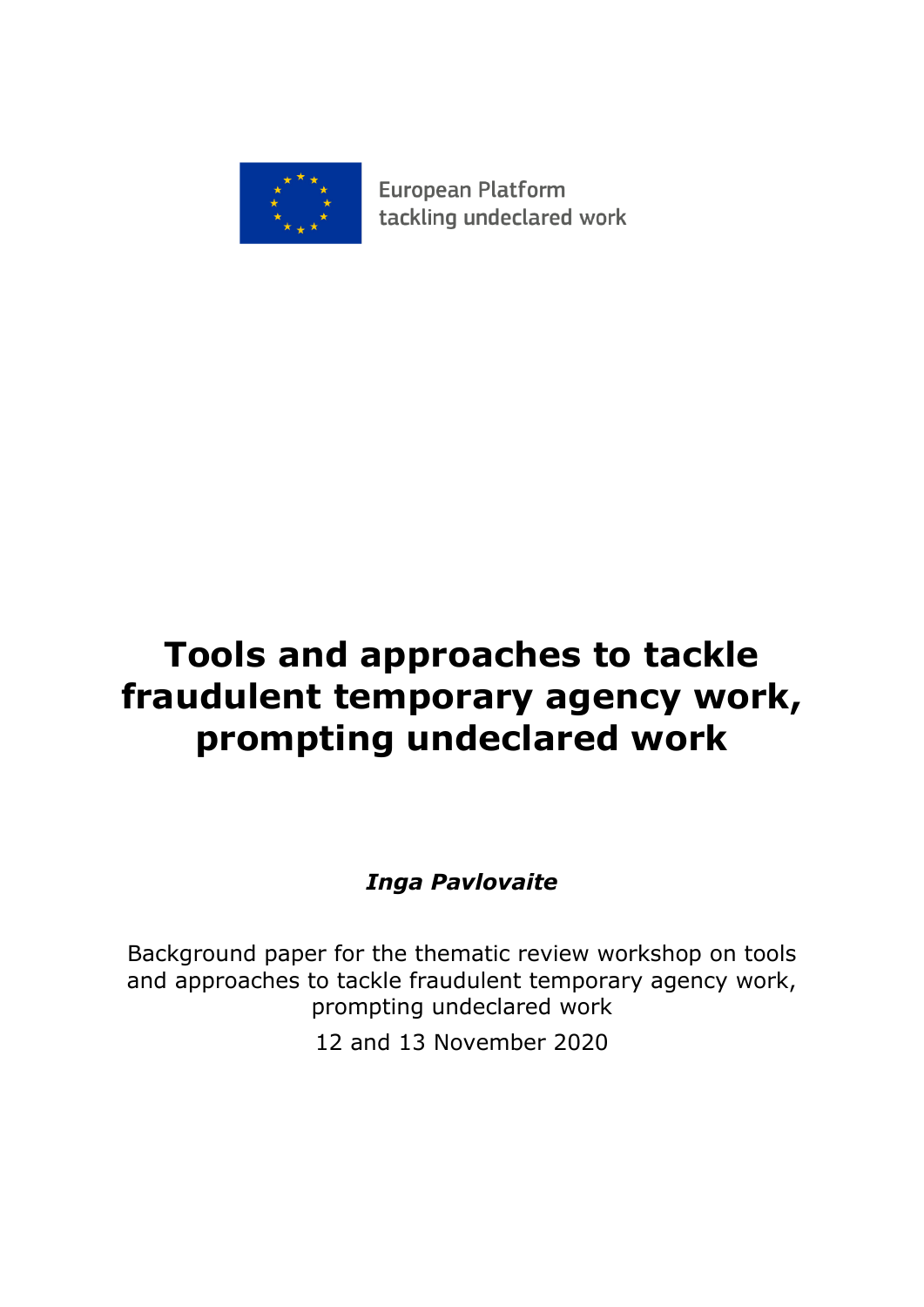## **Table of contents**

|               |  | WHAT PROMPTS UNDECLARED WORK IN THE CONTEXT OF TEMPORARY AGENCY                                                                                           |  |
|---------------|--|-----------------------------------------------------------------------------------------------------------------------------------------------------------|--|
|               |  | 1.2 What are the key characteristics of temporary agency work in the EU?  2<br>1.3 What is the extent of the problem of fraudulent agency work, prompting |  |
| $\mathcal{P}$ |  | WHAT ARE THE TOOLS AND APPROACHES TO TACKLE THE PROBLEM AT NATIONAL                                                                                       |  |
|               |  | 2.1 What are the main tools and approaches adopted at the national level?  6<br>2.2 What are the main experiences of tackling FAW through cross-border    |  |
|               |  |                                                                                                                                                           |  |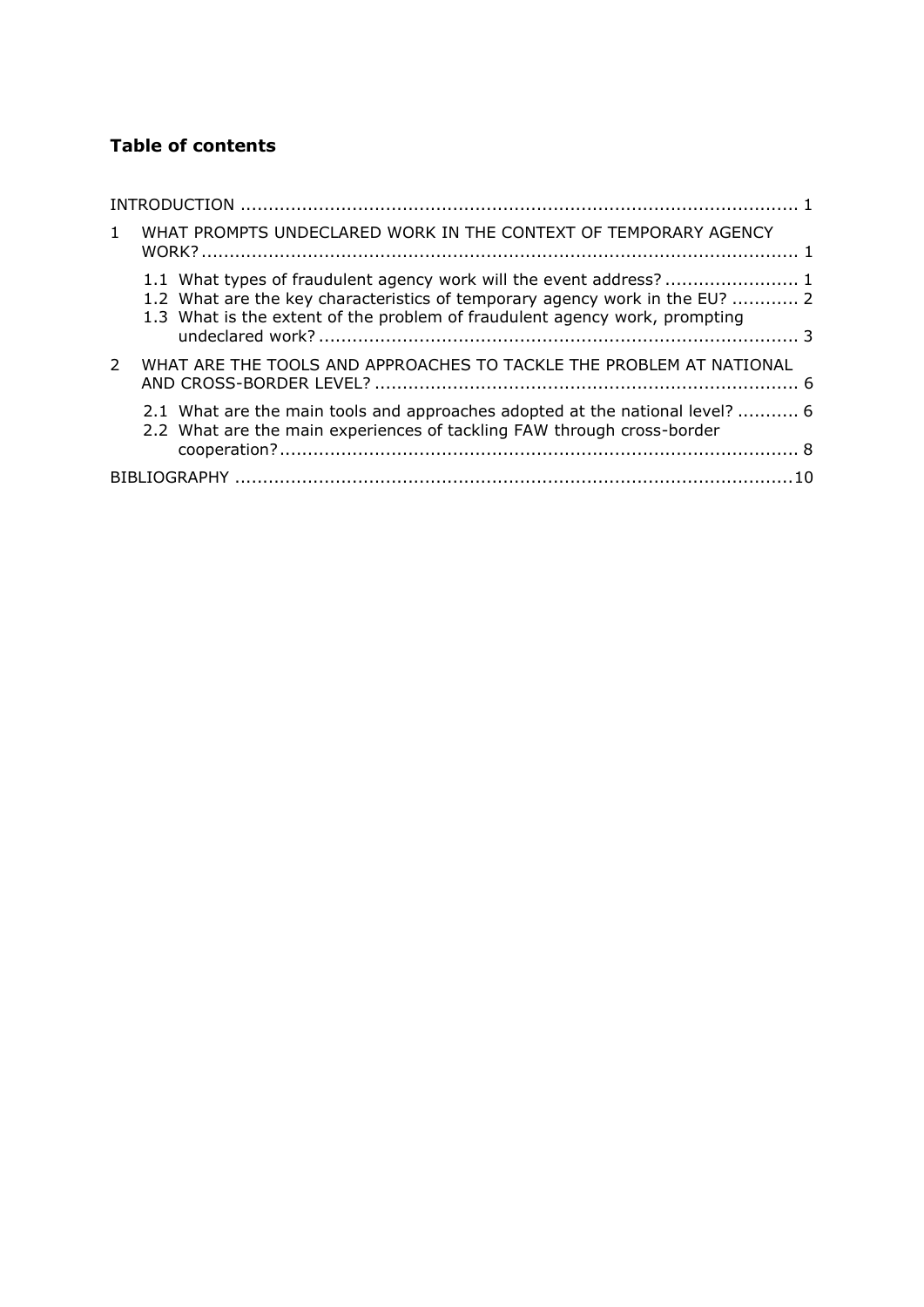## <span id="page-2-0"></span>**INTRODUCTION**

This discussion paper provides background<sup>1</sup> to inform the thematic review workshop that will be held online on 12 and 13 November 2020. This workshop will bring together Platform members and observers as well as representatives from the European Commission and the European Labour Authority. The workshop is also linked to a small-scale study on the topic, on which a report is upcoming and will be published in the near future.

One aim of this thematic review workshop is to explore the specifics of fraudulent agency work, prompting undeclared work, across the EU and in selected Member States. It will also identify available tools and approaches to tackle the problem, both within the Member States and through cross-border cooperation.

Conclusions of the workshop will feed into a learning resource paper which will look at key steps in understanding, assessing and addressing undeclared work in the temporary work agency context. Workshop participants are therefore encouraged to share their experiences and knowledge, guided by a number of questions listed in this paper.

Overall, the following topics will be discussed during the workshop:

- **State of play and main challenges in defining fraudulent agency work:** to review experiences of participating organisations on the scale and key features of fraudulent agency work;
- **Tools and approaches to tackle fraudulent agency work at national level:** to explore existing solutions for preventing, identifying and sanctioning fraudulent agency work in an efficient and effective way;
- **Working across borders to tackle fraudulent agency work:** to discuss concrete cross-border cooperation examples to tackle fraudulent agency work.

## <span id="page-2-1"></span>1 WHAT PROMPTS UNDECLARED WORK IN THE CONTEXT OF TEMPORARY AGENCY WORK?

#### <span id="page-2-2"></span>1.1 What types of fraudulent agency work will the event address?

The focus of the event is the **fraudulent use of agency work for the purposes of undeclared work**. This excludes other temporary agency activities, which can be illegal, criminal or illegitimate (e.g. use for human trafficking, fake vacancies, abuse of health and safety rules, agencies overcharging fees for employers and workers).

Temporary work agency is defined using the legal definition in the Article 3 of the Directive 2008/104/EC as "any natural or legal person who, in compliance with national law, concludes contracts of employment or employment relationships with temporary agency workers in order to assign them to user undertakings to work there temporarily under their supervision and direction".<sup>2</sup> Temporary work agencies differ from private employment agencies (which solely provide services such as job matching offers and applications for employment and never become a party to the three-way employment relationship). Temporary agency work refers in this context to work arising out of **the triangular employment relationship** between a temporary work agency, a worker and a "user undertaking" (also referred to as a company, end user, end client or final provider of work).

Across the EU, **most temporary work agencies and user undertakings are compliant** with the legal framework rules and are not involved in facilitating undeclared work. However, some activities delivered through temporary work agencies can be considered susceptible to the risk of undeclared work. This is due to certain characteristics of

 $1$  This discussion paper is informed by a draft report on this subject under the auspices of the Platform. In its 2019-2020 annual work programme, the Platform has undertaken a report to advance the current understanding of (i) the trends in undeclared work encountered in temporary agency work at both national and cross-border level and (ii) how national authorities and social partners are tackling the issue of fraudulent agency work prompting undeclared work. It will be finalised later in Q4 2020.

<sup>2</sup> <https://eur-lex.europa.eu/LexUriServ/LexUriServ.do?uri=OJ:L:2008:327:0009:0014:EN:PDF>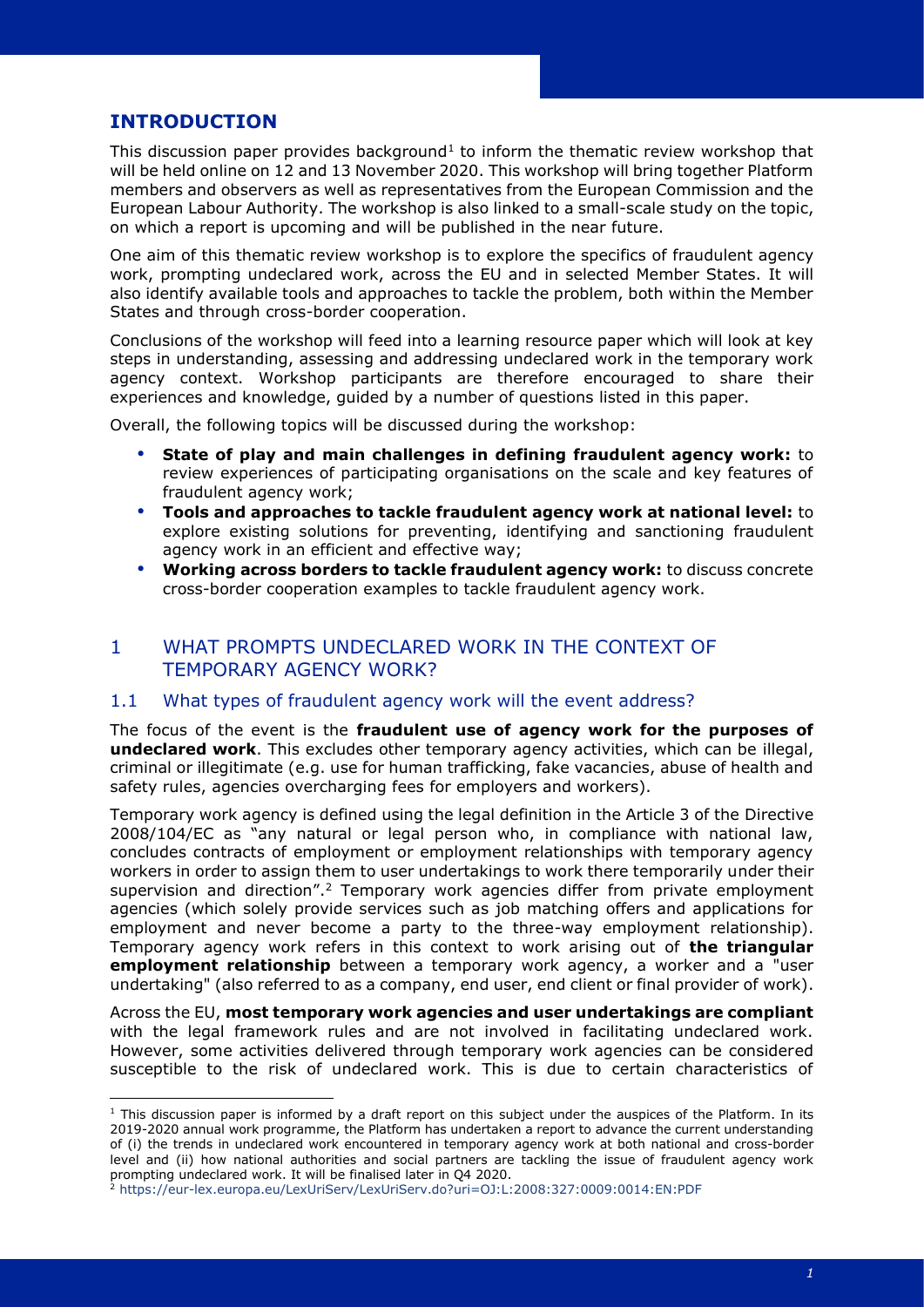temporary agency work, such as highly competitive price pressures on labour costs, the often precarious nature of temporary employment, and the complex and non-transparent subcontracting chains involved. This creates potential for fraudulent agency work, prompting undeclared work.

It is important to remember that the event will focus on **temporary work agencies and user undertakings that do not comply with existing regulations**.

#### <span id="page-3-0"></span>1.2 What are the key characteristics of temporary agency work in the EU?

Over the last decade, the share of workers employed by officially registered temporary agencies has increased (according to Eurostat) and was at 2.1 % in the EU-27 in 2019. However, there are marked differences between countries. In some cases, temporary agency work is a very minor feature of the national labour markets and its potential link to undeclared work is not a priority for enforcement authorities. Temporary agency work is particularly widespread (as a proportion of total employment) in Slovenia, Slovakia, Spain, the Netherlands and Malta. By contrast, it is below 0.5 % of total employment in Greece and Hungary. Temporary agency workers tend to be **younger, lower-skilled and recruited for comparatively lower-skilled tasks** and jobs at the user undertakings/end user.

The **temporary agency industry is fragmented**, with several global private recruitment agency brands, alongside a multitude of smaller, local or regional agencies (with at least 80 000 TWAs existing in Europe, according to World Employment Confederation Europe). This fragmentation presents a considerable challenge for enforcement.

Temporary agency work has **a strong sectoral dimension**. It is particularly widespread in the industry and construction sectors, which showed the most rapid growth in the past 10 years (see Figure 1). By contrast, TAW is infrequently used in public administration and other service sectors. Historical trends in the sectoral use of TAW show marked differences. Significant growth is observed in industry and construction, wholesale and retail, transport, accommodation and food service activities, while declines are evident in the service sectors of ICT, financial, professional and support services.

#### **Figure 1. Temporary agency work as a proportion of total sectoral employment, 2008-2019, EU-27**



*Source: Eurostat (2019). Temporary employment agency workers by sex, age and NACE Rev. 2 activity [lfsa\_qoe\_4a6r2], accessed 13/05/2020. Further detailed sectoral breakdowns are not available.*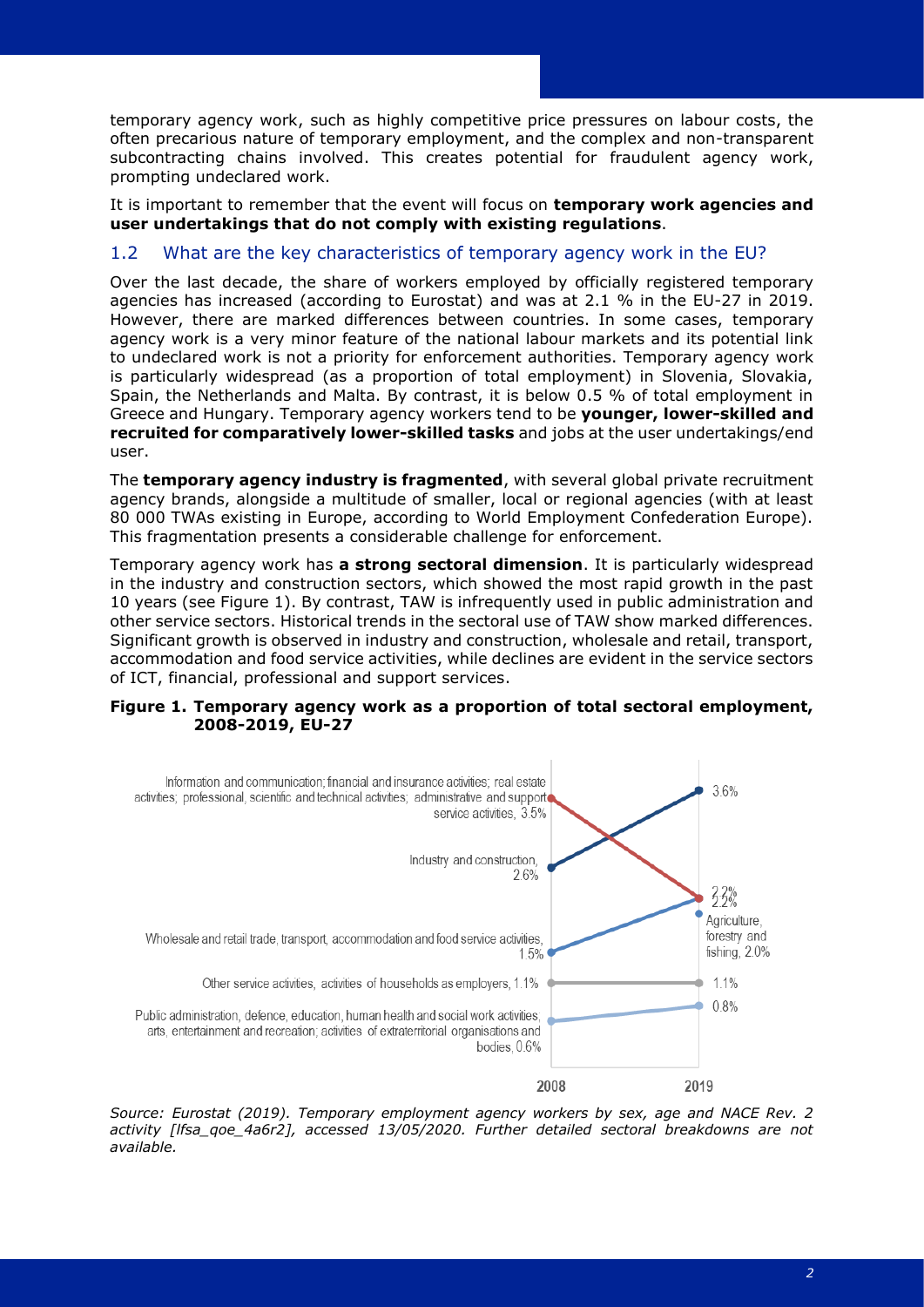**Temporary agency work is regulated at EU/international level (providing a set of minimum rules and standards) and at national level**. National legal frameworks have different levels of stringency on temporary agency work, ranging from very flexible to very strict regulations. For enforcement authorities, especially when addressing cross-border issues related to temporary agency work, this implies the need to be aware of different legal frameworks across countries that regulate temporary agency work.

Evidence also points to the **use of temporary work agencies when posting workers in the cross-border context**. 2017 data on the proportion of posted workers via temporary work agencies were available from nine Member States. Of these, the share of posting through TWAs amounted to 27 % in France, 13 % in Austria, 11 % in Belgium, 4 % in Poland and 1 % in Luxembourg.<sup>3</sup>

#### <span id="page-4-0"></span>1.3 What is the extent of the problem of fraudulent agency work, prompting undeclared work?

Across the EU, many TAWs and user undertakings operate in compliance with the legal framework rules and are not involved in facilitating undeclared work. This report focuses on TWAs and user undertakings that are **not compliant with the regulations**.

Another important distinction is between FAW prompting undeclared work in the national and cross-border contexts. While no hard data are available, reflections from the stakeholder interviews in the upcoming report conducted in the background of this workshop indicate that FAW for the purpose of prompting undeclared work is indeed a problem, especially in the **cross-border context**. In contrast, the extent and risk of fraudulent agency work prompting undeclared work appears to be lower for work performed exclusively in a national context, possibly due to the prevailing national regulatory frameworks.

From a geographical perspective, FAW prompting undeclared work can occur in both national and cross-border situations. In view of the three-way employment relationship involved in TAW, undeclared work at national and cross-border level can, in principle, occur at several stages of the employment relationship (see Figure 2).

<sup>3</sup> European Commission, 2019.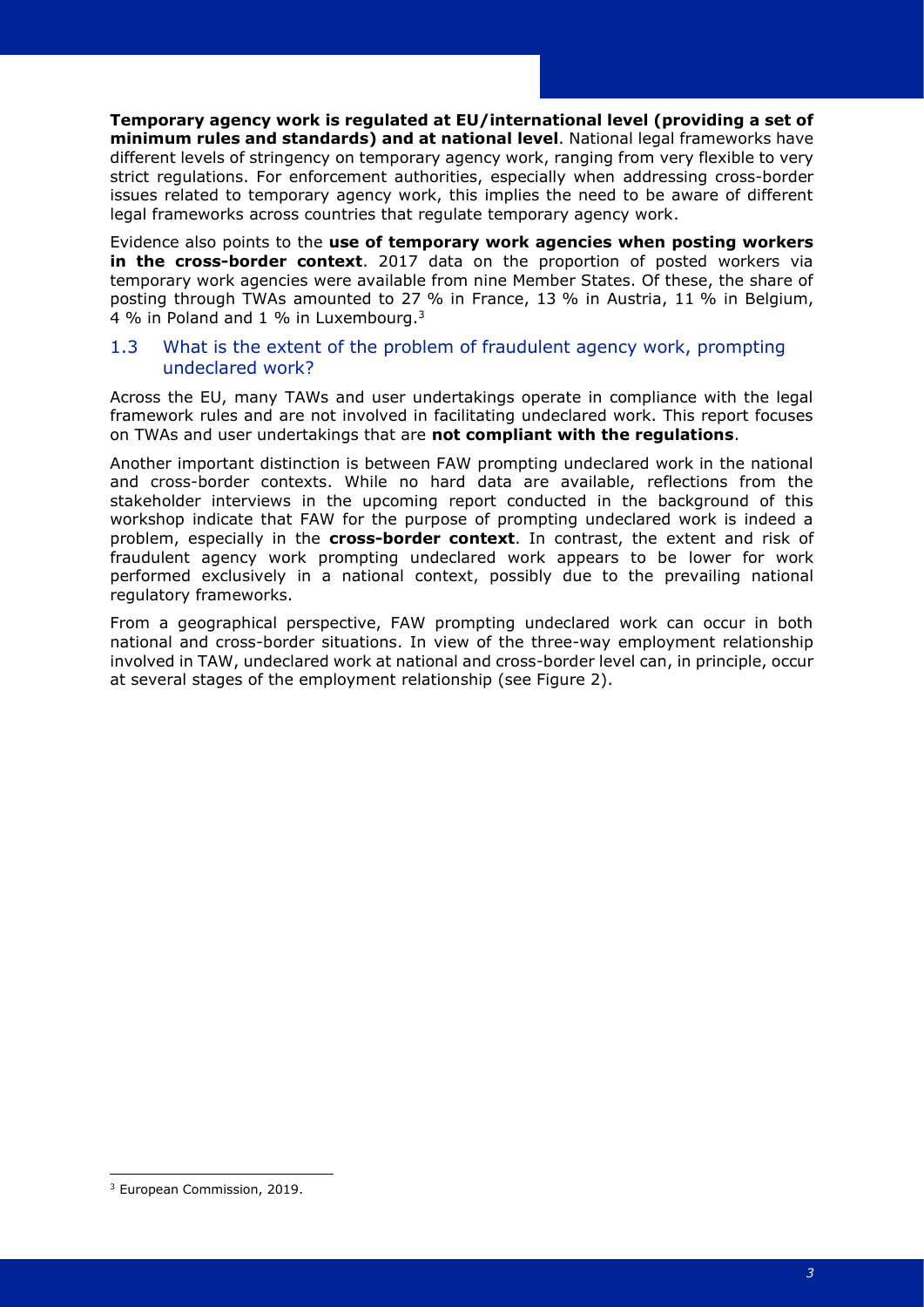

 **Between the worker and the agency** – where the agency pays envelope wages to the worker to save tax and social security costs, without the explicit involvement or knowledge of the user undertaking;

- **Between the worker and the user company** – where the latter underreports the working time to the agency to save on fees and may choose to pay envelope wages to the worker for the remaining time worked; and
- **•** Between the user company and **agency** – where the TWA, in secret agreement with the user employer, covers up undeclared work by the employer, by making an agreement for TAW with retroactive effect or by using falsified data.

*Source: ICF (2020).*

The connection between temporary agency work and undeclared work, and specifically how FAW prompts undeclared work, is an area where little research has so far been undertaken. Nor are there any quantitative or qualitative estimates of the extent of fraudulent agency work prompting undeclared work.

There is **a debate on the relationship between temporary agency work and undeclared work**. While there is research highlighting the advantages of temporary agency work in allowing companies to respond flexibly to labour needs and thus diminishing the need to resort to undeclared work,<sup>4</sup> other research argues that temporary agency work leads to worse working conditions (e.g. in relation to occupational health and safety issues, wages, access to training or trade union representation) and higher levels of undeclared work. 5

**Poorer working conditions** can contribute to the overall vulnerability of temporary agency workers. Such vulnerability can open the door to abuse, in particular undeclared work, other types of social fraud, and non-compliance with occupational health and safety rules or collective bargaining agreements. Such risks may lead to higher rates of exploitation and cases of fraudulent agency work prompting undeclared work.

Without hard data to fully support either perspective, there are indications that **fraudulent agency work prompting undeclared work is a particular problem in the crossborder context**. This is due to the complexity of the employment relationship between worker, agency and end undertaking, which is amplified when they occur across the national jurisdictions. Another key factor in prompting undeclared fraudulent agency work in cross-border situations is the activities of 'letterbox' temporary work agencies, unregistered/unlicensed agencies, and 'phoenix' activities, often across long and complex subcontracting chains involving several entities.

This **complexity of employment relationships** can be illustrated in a sectoral example. Recently, in the context of the COVID 19 pandemic, a spotlight was put on the labourintensive meat processing industry, its use of temporary workforce via temporary work agencies and the complex chains of sub-contracting used. *<sup>6</sup>* The meat processing sector has been very dependent on mobile EU workers from other Member States. Country case

<sup>4</sup> WEC, 2019; IDEA Consult, 2015; Williams and Renooy, 2014.

<sup>5</sup> Schömann and Guedes, 2012; European Parliament, 2016.

<sup>6</sup> EFFAT 2020.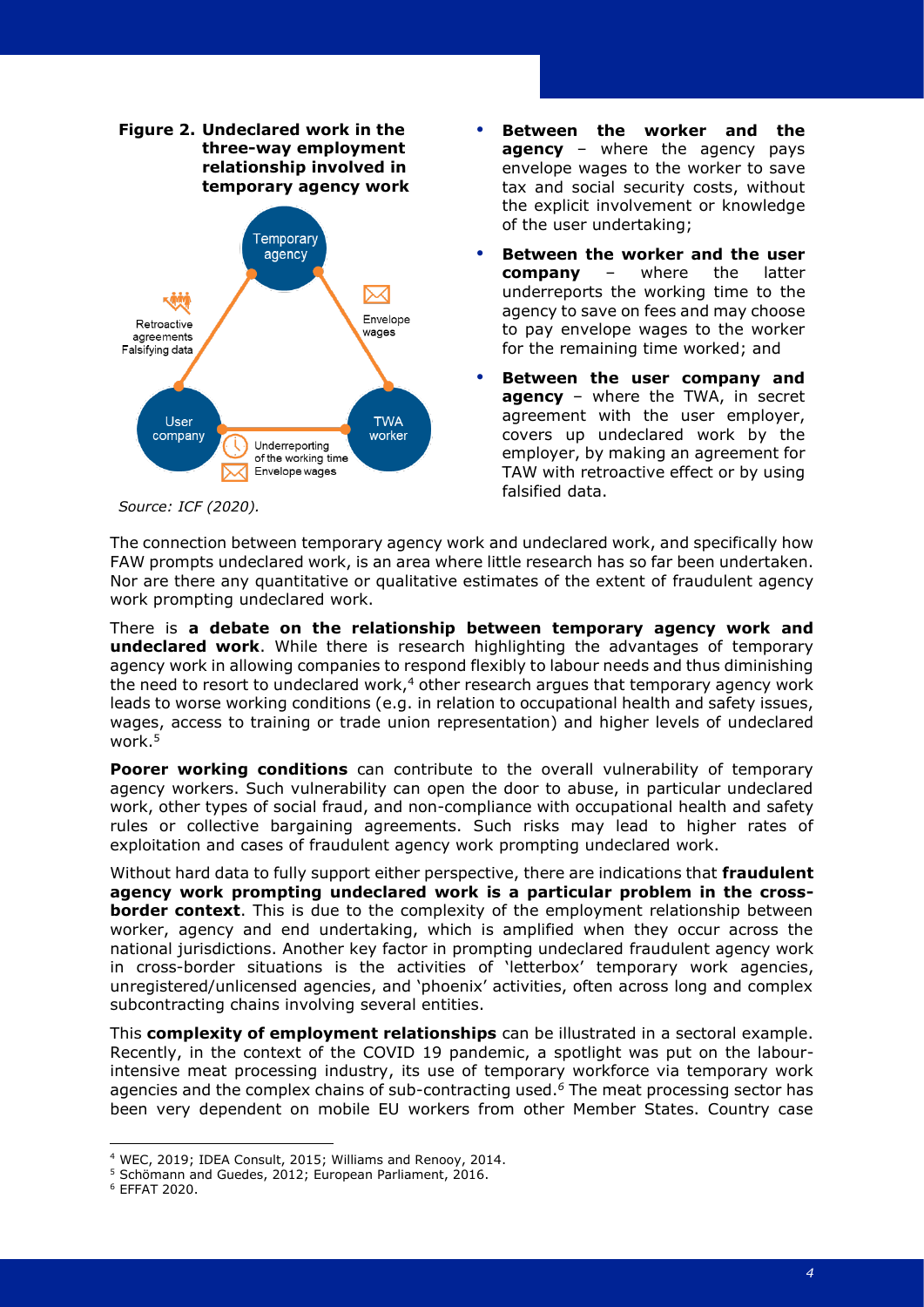studies by the European Federation of Food, Agriculture and Tourism Trade Unions (EFFAT) showed that many of the workers normally travel between the countries with meat processing facilities and their own country on a regular basis. Often, they are employed through temporary work agencies, rather than by the user undertaking. For example, in the Netherlands, some 80 % of workers in the Dutch meat industry are from Central Eastern Europe and are employed via temporary work agencies. In addition, in Germany a large proportion of meat processing industry workers were considered to be employed by temporary work agencies. Strong connections exist between the labour intermediary in the departure country and the subcontractor established in Germany, which makes it hard for the workers to establish boundaries between the temporary agency or the employer.

At both national and cross-border level, **the nature of fraudulent agency work prompting undeclared work involves unregistered and undeclared employment of temporary agency workers**. In cross-border cases, fraudulent agency work prompting undeclared work can also occur in the context of posting of workers undertaken by temporary work agencies. In both contexts, different types of undeclared work can exist, including in particular under-declared employment. When all three stakeholders worker, employer and TWA - are registered workers, employers and TWAs, undeclared work practices mostly takes the form of under-declared employment. However, one or more of these can also be unregistered/unlicensed and when this is the case, undeclared work takes the form of wholly undeclared work and unregistered employment. This can take a number of forms:

- Unregistered worker, licensed TWA and formal employer where a licensed TWA provides a worker to a user company, which does not register the employee for tax, social security and/or labour law purposes, to make cost savings on the tax and social contributions owed;
- Unregistered worker, unlicensed TWA and formal employer where an unlicensed TWA (e.g. agricultural gangmaster agency, construction industry labour provider) provides unregistered workers employed on an undeclared basis (e.g. seasonal workers or day labourers picked up from well-known locations each morning) to a formal employer for an undeclared fee and the workers are paid 'cash-in-hand';
- Unregistered worker, licensed TWA and unregistered company where a licensed TWA provides unregistered workers to an unregistered business on an undeclared basis, for a fee;
- Unregistered worker, unlicensed TWA and unregistered company where an unlicensed TWA (e.g. construction industry labour provider) provides unregistered workers to an unregistered business for an undeclared fee. All stakeholders collude in failing to declare the transaction for tax, social security and/or labour law purposes.

Fraudulent agency work often involves **other violations of the regulatory framework**, such as breaches of the equality principle (ensuring equal pay and equal working conditions for temporary agency workers and other workers of the same employer), failure to adhere to the posting of workers legal framework or violating occupational health and safety rules.

#### **Questions to prepare for discussion on the problem of undeclared work in the context of temporary agency work**

- How extensive is the problem of FAW in your country? Can you give specific examples from your country/sector? How has the issue changed in the COVID-19 context?
- What are the most important types of undeclared and under-declared work prompted by FAW in your country?
- What are the main characteristics in terms of sectors, seasonality of work, types of workers involved?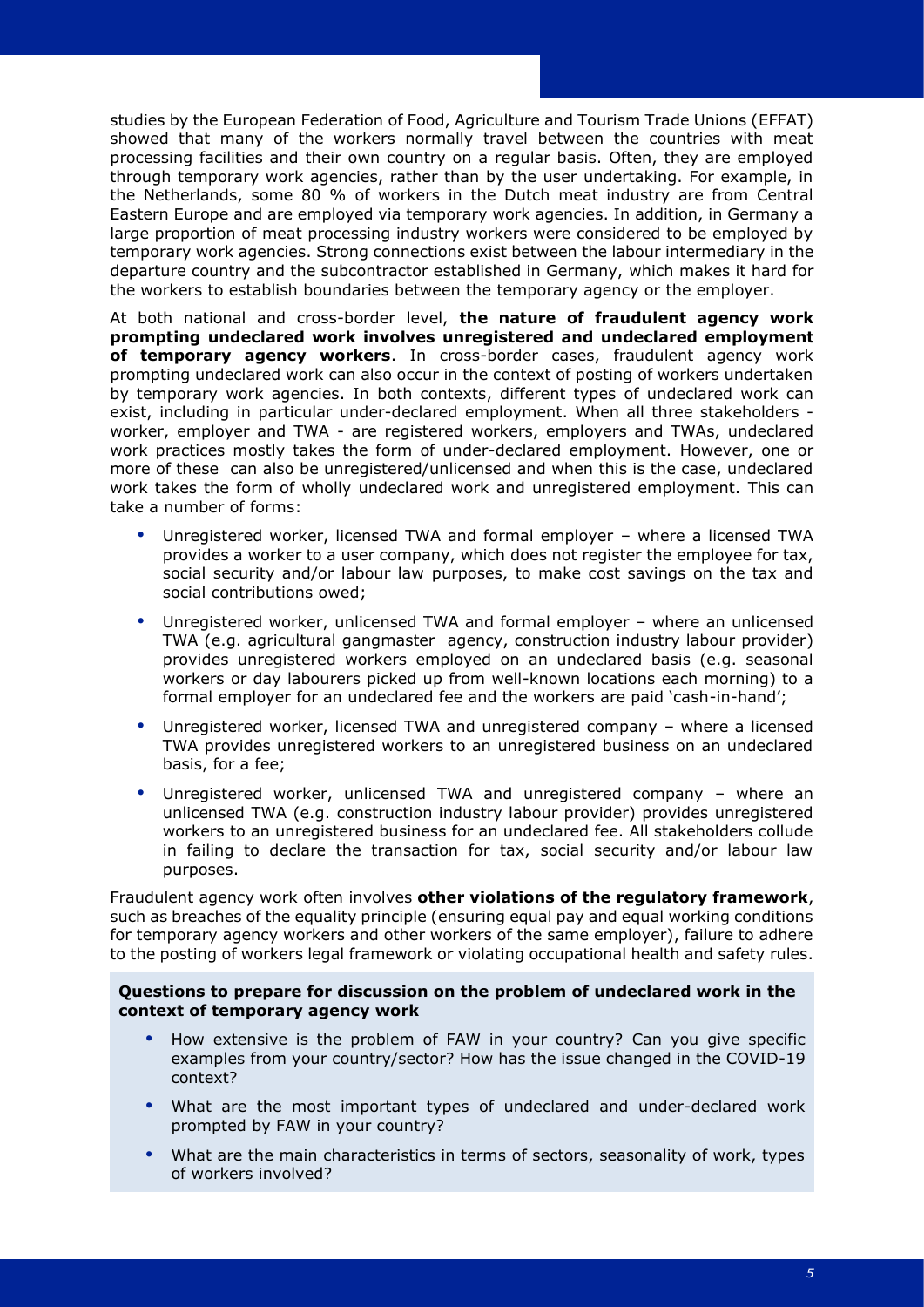- Are there specific business models of FAW that favour certain types of undeclared work?
- What are your main challenges to identify specific fraudulent temporary work agencies?

### <span id="page-7-0"></span>2 WHAT ARE THE TOOLS AND APPROACHES TO TACKLE THE PROBLEM AT NATIONAL AND CROSS-BORDER LEVEL?

Enforcement authorities and social partners have recognised the problem and taken **action at both national and cross-border levels** to prevent, deter and detect fraudulent agency work prompting undeclared work (and to incentivise compliance with the existing legal framework).

At both national and cross-border level, the fight against fraudulent agency work prompting undeclared work takes place **within the broader framework of tackling a wide range of potentially fraudulent and abusive behaviours associated with temporary agency work**. The measures tend to tackle multifarious aspects of fraudulent agency work, including  $-$  but not limited to  $-$  prompting undeclared work. Thus, measures against fraudulent agency work prompting undeclared work are undertaken within a broader approach to tackling social fraud and other violations and fraudulent behaviours encountered in temporary agency work (e.g. disrespect for equal treatment of temporary agency workers in comparison to permanent employees, non-payment of minimum wages, or disregard for occupational health and safety rules). The national solutions found to tackle fraudulent agency work provide the basis for identifying the solutions and preparing the ground for the successful cross-border cooperation to address the fraudulent agency work in the cross-border contexts.

#### <span id="page-7-1"></span>2.1 What are the main tools and approaches adopted at the national level?

National legislators, enforcement authorities and social partners use **a range of measures to tackle** fraudulent agency work at national level.

To start with, national governments have made **legislative changes to deter, prevent and enable the sanctioning** of fraudulent agency work prompting undeclared work. These are part of the overall drive to regulate temporary agency work more effectively and ensure further compliance with existing labour law, social security, tax and occupational safety and health regulations. Effective approaches combine legislative measures with awareness raising among all stakeholders.

The review of available literature found that Czechia, Finland and Germany have made recent changes to their legislative framework regulating temporary agency work, while interviewees for the upcoming report **highlighted legislative changes** in Belgium, the Netherlands and Poland. Examples include:

- In Belgium the law forbids the (direct) hiring-out of a worker (from company A to company B) without the intermediation of a registered and licensed agency, except under certain strict circumstances. This legislation is considered a useful instrument for labour inspectors to combat fictitious subcontractors in the chain, as user undertakings can only hire temporary workers via a registered and licensed temporary work agency. Such licensed and registered agencies are expected to be less likely to engage in fraudulent agency work prompting undeclared work, as well as to be more compliant with the existing regulations.
- In 2017, Poland specified regulations on the maximum length of deployment (18 months within a 36-month period) of a given employee to a specific employer. This clarification reduced the common practice of a company using the same employee over time by contracting a different agency to employ them.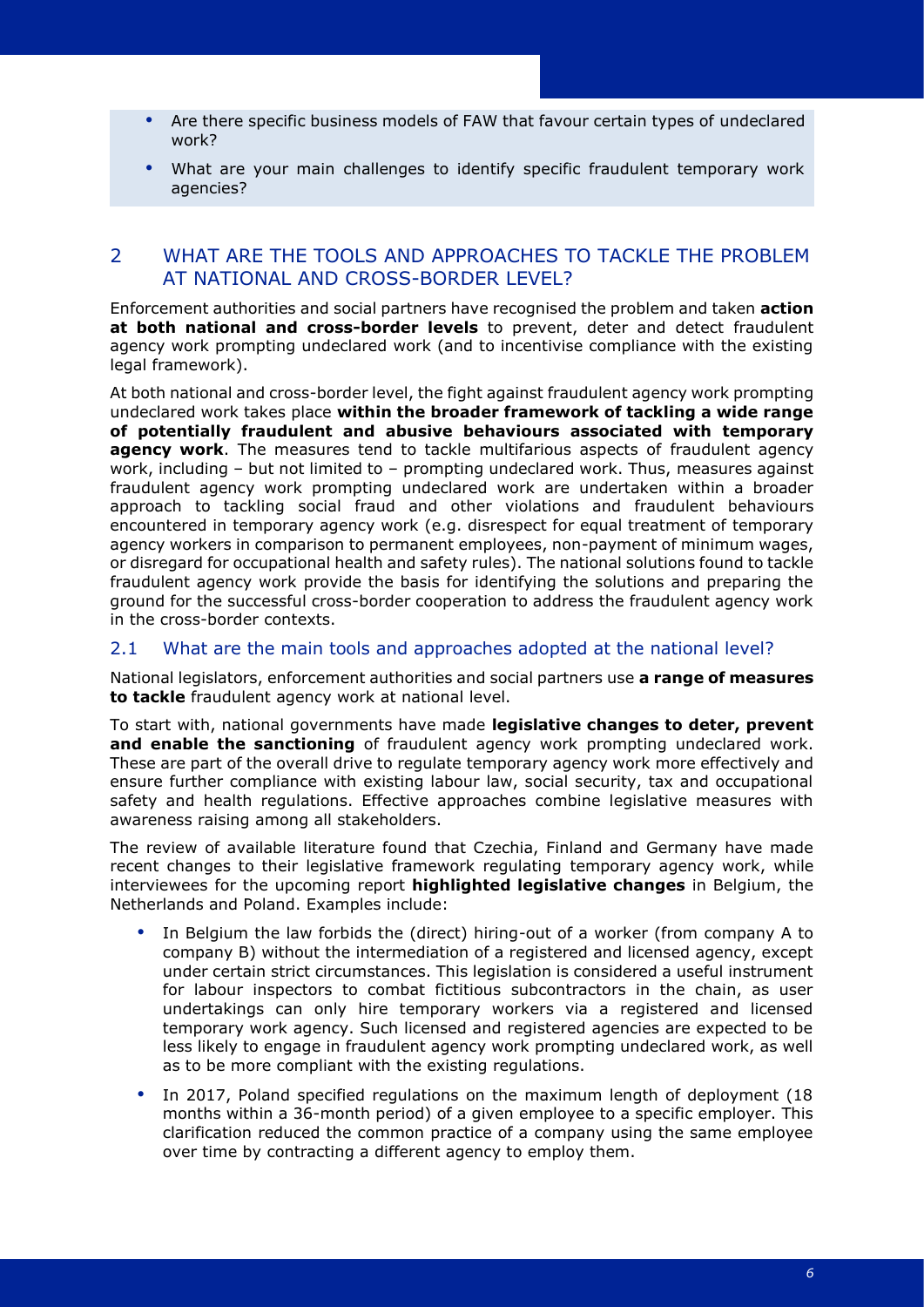These changes sought to make fraudulent agency work prompting undeclared work less feasible, and included **legislative provisions** establishing joint responsibility for ensuring correct payments across the subcontracting chain, regulating the number of contracts that can be held with an agency, duration of deployments, and size of wages and social security contributions paid in the context of temporary agency work.

Another area of legislative intervention related to establishing **joint responsibility for ensuring compliance across the subcontracting chain**. Indeed, most Member States have measures in place to regulate the system of liability in subcontracting chains. Examples of legislative measures identified in the Netherlands and Finland demonstrate approaches in terms of their comprehensive coverage and range of labour regulations covered (including those aspects relevant to the undeclared work).

Social partners in several Member States have negotiated **collective bargaining agreements** intended to prevent and protect workers from the risk of becoming involved in undeclared work through a temporary work agency. Social partners have also pursued awareness raising to improve the level of knowledge about fraudulent agency work prompting undeclared work. Effective social dialogue measures have been identified as a successful approach to tackling fraudulent agency work. For instance, as a consequence of extensive collective bargaining coverage, in the Netherlands and Germany, collective agreements now cover most of the temporary agency sector countrywide.

Enforcement authorities have pursued **a range of measures to detect and sanction**  fraudulent agency work prompting undeclared work. This includes strategic approaches to tackling fraudulent agency work through annual priority setting and resource allocation, joint cooperation with social partners, and the use of sanctions. The measures have so far not been evaluated to assess their effectiveness, although stakeholders consider the concurrent use of several types of measure key to success.

**A strategic approach to tackling** fraudulent agency work has been reported by the enforcement authorities in Belgium, France, the Netherlands, Poland. This typically involves identifying fraudulent agency work as a specific work priority for the inspectorates, i.e. targeted inspections focused on fraudulent agency work, as well as consistent joint actions with other stakeholders, such as social partners (including the pooling and sharing of knowledge and intelligence, or working on joint identification of risk areas).

**Joint cooperation with social partners** has been identified in Belgium, France and the Netherlands. In Belgium, concrete tripartite action plans were developed between social partners and labour inspectorates. The deep sectoral knowledge of the social partners improves labour inspectorates' understanding of fraudulent agency work, leading to better targeted actions. This complements the results of official data-mining systems in helping to detect fraudulent agencies. Likewise, in the Netherlands, cooperation with social partners plays an important role in enforcement authorities' work on tackling fraudulent agency work. The social partners check compliance with the collective agreements regulating the temporary agency work sector through their own investigations and using information provided by local trade union members and provide this information to the enforcement authorities. In France, the outcomes of the National Plan refer to reinforced cooperation between services, as well as 'partnership conventions' developed between government and sectoral social partner representatives.

**Several enforcement authorities have taken actions to raise their capacity in**  tackling fraudulent agency work (such as Belgium or Czechia). For example, In Czechia, the State Labour Inspection Office (SLIO/SUIP) strengthened its monitoring activities to detect fraud in the temporary agency work sector. This is a targeted initiative by the Ministry of Labour and Social Affairs (MoLSA), supported by the European Social Fund (ESF).

**Several types of sanctions** are used by Member States, ranging from correction of the fraudulent form of contracting work into the appropriate legal form to criminal sanctions, with a range of civil, administrative and economic sanctions in between. Some Member States consider the correction of the employment relationship a sanction, for example in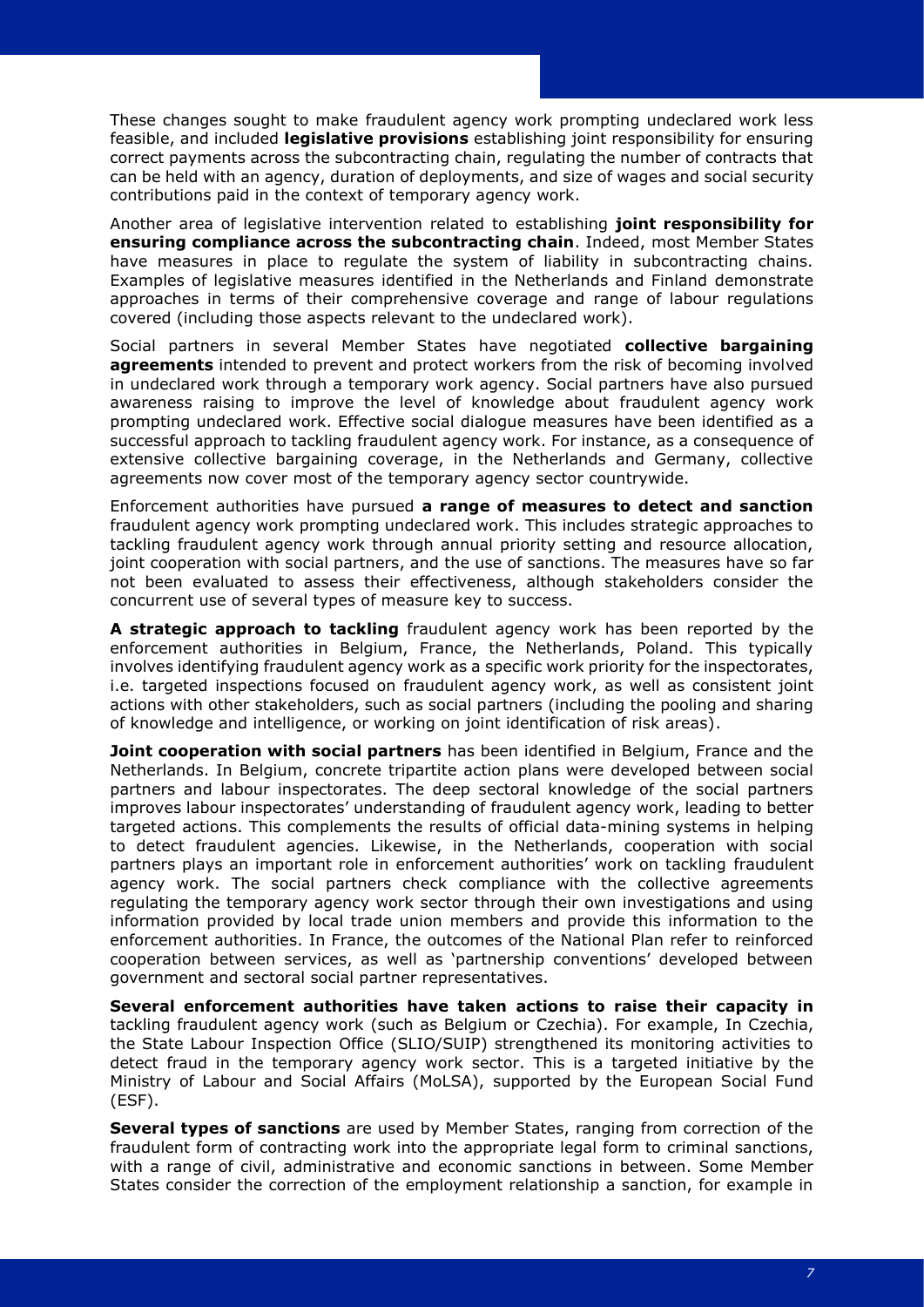the case of fraudulent contracting work or fictitious temporary agency work (Czechia, France, Hungary, Luxembourg). Under some legal systems (e.g. France, the Netherlands), the administrative sanction may involve the 'temporary suspension' or 'definitive closure' of the employer's activity, notably in the case of unlawful or unauthorised agencies.

**Preventive measures and incentives to encourage compliance with the existing TAW regulatory framework were not identified** among the Member States considered here. This is largely because the legal framework for temporary agency work in most Member States already provides significant incentives for the use of regular and legal temporary agency work.

**A comprehensive approach to tackling fraudulent agency work prompting undeclared work could be further developed**, including joining-up operations, as well as data-mining, sharing and analysis, at both national and cross-border level, and considering a fuller range of improved sanctioning and detection, prevention, education and awareness-raising measures.

#### **Questions to prepare for discussion on the national tools and approaches**

- Are the current national legal frameworks effective to address fraudulent agency work prompting undeclared work? What are the characteristics of an effective legal framework?
- To what extent is the issue of undeclared work in the context of temporary agency work a strategic priority in your organisation? Are there specific priorities, targets, activities planned in your annual work programme or strategic plans? If not, is it an issue?
- Is there a strong sectoral focus to tackle agencies involved in fraudulent agency work in your country? How is it ensured in practice?
- Are you using risk analysis to identify risky sectors, companies, etc.? How do you do the risk analysis? Are there specific risk-assessment approaches using up-todate intelligence (including insights and information from sectoral/cross-sectoral social partners)? What types of data mining or matching could be used to identify types of undeclared work?
- How are social partners involved in supporting detection and prevention of FAW? Which forms are most effective? For example, do social partners have formal agreements with enforcement authorities, develop direct mechanisms for reporting violations, share intelligence and experiences?
- What is your experience of implementing detection measures? Do you have specific detection methods and tools specifically developed and applied towards FAW? What are their main features ensuring their effectiveness and which elements are missing?
- What are the main obstacles to efficient enforcement and sanctions? How to overcome them?
- What is your experience of implementing awareness-raising campaigns towards workers exposed/potentially exposed to fraudulent agency work? How effective are they? What are the lessons learnt?

#### <span id="page-9-0"></span>2.2 What are the main experiences of tackling FAW through cross-border cooperation?

Fraudulent agency work (including undeclared work and other forms of social fraud) is also an issue in a cross-border context. However, cross-border cooperation examples to prevention, detection and awareness-raising are **less developed than in the national context**. Cross-border cooperation between enforcement authorities is important in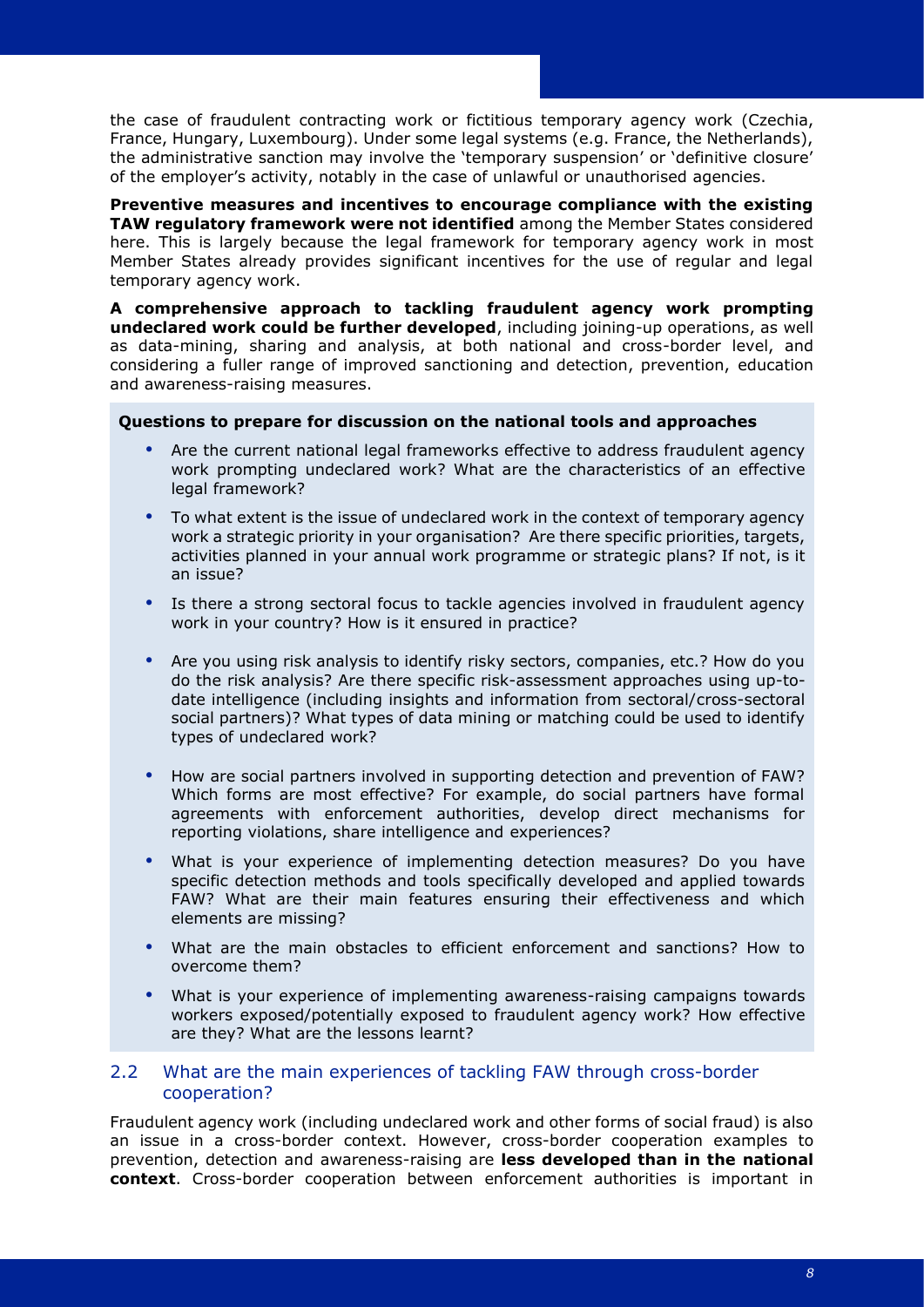tackling fraudulent agency work. While this requires time and resources to set up, it has mutually beneficial results for all parties.

**Several examples of successful cross-border cooperation** in tackling fraudulent agency work have been identified, showing a variety of cooperation formats, including exchanges of information through existing systems and channels (such as the Benelux cooperation platform), joint inspections and institutionalised structures of bilateral crossborder cooperation (such as working groups, regular joint inspections), and study visits. A number of cooperation activities have been funded through the Platform.

The focus of cross-border cooperation is **predominantly on improving the risk of detection and sanctions against fraudulent agency work** (involving undeclared work and other social fraud).

A number of examples of **joint inspections and institutionalised cross-border cooperation** structures were identified, in particular between Spain and Romania, and Belgium and the Netherlands. Such joint enforcement-oriented activities have brought a range of benefits to both sides, revealing the specific characteristics of fraudulent agency work, the concrete challenges of enforcing the regulatory framework, and demonstrating the scale of tax and social fraud through concrete experience. In general, such activities were related to the range of violations in the spectrum of fraudulent agency work (including prompting undeclared work).

**Sanctions are an important deterrence measure to tackle fraudulent cross-border activity of temporary work agencies** and user undertakings. However, they are not used very often in cross-border contexts and the ability to issue them depends on the degree of cooperation between enforcement authorities across the different legal jurisdictions. Usually, cross-border sanctions relate to fraudulent posting situations and enforcement authorities use the specific Internal Market Information System (IMI) module to cooperate with colleagues in another Member State. Information about sanctions issued to temporary work agencies and/or user companies was not widely available across the sample of countries. Concrete examples in the framework of the Belgium-Netherlands cooperation showcased some examples of sanctions applied to the fraudulent use of temporary agency work in cross-border employment situations. The violations were identified during the course of bilateral cooperation and the ensuing sanctions were enforced in their own territory.<sup>7</sup>

At the same time, **examples of data and knowledge exchange between enforcement authorities** were identified between France and Bulgaria, France, Portugal and Romania, and Romania and the UK. These examples highlight the value of concrete and practiceoriented exchanges between the authorities, enabling them to develop a better understanding of each other's temporary agency work regulatory framework, operational systems and procedures, leading to joint inspections and better targeting of fraudulent agency work. In general, the data and knowledge exchanges relate to the range of violations in the spectrum of fraudulent agency work (including fraudulent agency work prompting undeclared work).

Authorities have also started to exchange information about **the existing national registers of temporary work agencies**. For example, study visits between France, Portugal and Romania provided space to better understand the TAW regulatory framework and facilitated exchange of information on available agency registers, licensing/certification procedures, annual reporting and financial guarantees required in each of the country involved.

To some extent, cross-border cooperation has also prompted **education and awarenessraising initiatives**. Cross-border campaigns to inform (potential) temporary agency workers of the risks and costs of working undeclared were identified, initiated by both the sending (e.g. Poland, Romania) and receiving countries (the Netherlands). Such campaigns

 $7$  For further information on cross border sanctions in general please see Platform's resource on this topic at <https://ec.europa.eu/social/main.jsp?catId=1495&langId=en>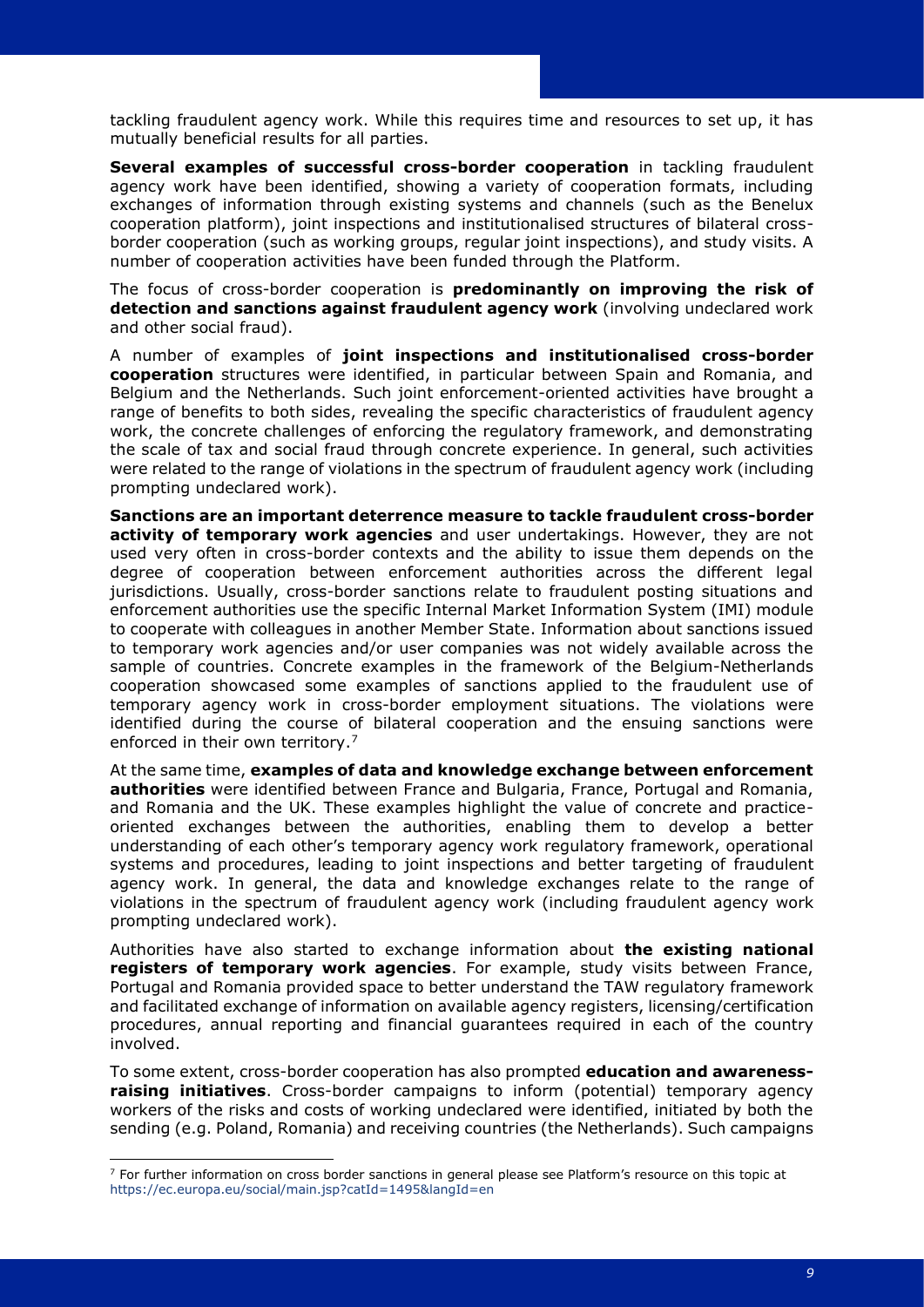covered a whole range of subjects relating to workers' rights and obligations, as well as the working conditions when working in another country. The topic of working legally and safely via a temporary work agency was also included in such campaigns, as a separate issue.

By contrast, cross-border initiatives **promoting compliance with the existing regulatory framework** have been developed to a lesser extent.

#### **Questions to prepare for discussion on cross-border cooperation**

- Do you consider there is sufficient political attention to the issue of fraudulent agency work and social fraud among cooperating Member States? How important is this to stimulate fruitful cross-border cooperation tackling the complex issue of fraudulent agency work?
- To what extent is there sufficient institutional capacity to engage in joint cross-border cooperation activities and carry out joint inspections? How far do enforcement authorities on all sides have the necessary human and financial resources and capacity to plan, execute, and follow-up the results of the cooperation activities in addressing fraudulent agency work?
- What are the most effective practical ways to develop a cross-border understanding of the different national regulatory frameworks and stakeholders involved?
- How could existing national registration systems (such as for posting of workers, tracking the chain of liability, or others) be used to tackle cross-border fraudulent agency work?
- How should enforcement bodies access and share data on temporary work agencies across borders? How could sharing information about national agency registers, for example, be encouraged?
- What should be considered in joint or concerted inspections of agencies operating across borders?
- How can a more structured, strategic cooperation on the issue be supported?
- What roles and support from the EU-level do you consider would be most useful in this context?

## <span id="page-11-0"></span>**BIBLIOGRAPHY**

Directive 2008/104/EC of the European Parliament and of the Council of 19 November 2008 on temporary agency work. Available at: [https://eur-lex.europa.eu/legal](https://eur-lex.europa.eu/legal-content/EN/TXT/HTML/?uri=CELEX:32008L0104&from=EN)[content/EN/TXT/HTML/?uri=CELEX:32008L0104&from=EN](https://eur-lex.europa.eu/legal-content/EN/TXT/HTML/?uri=CELEX:32008L0104&from=EN) (accessed 16 January 2020).

Directive (EU) 2019/1152 of 20 June 2019 on transparent and predictable working conditions in the European Union. Available at: [https://eur-lex.europa.eu/legal](https://eur-lex.europa.eu/legal-content/en/TXT/?uri=CELEX:32019L1152)[content/en/TXT/?uri=CELEX:32019L1152](https://eur-lex.europa.eu/legal-content/en/TXT/?uri=CELEX:32019L1152) (accessed 16 January 2020).

EFFAT (2020) EFFAT Report Covid-19 outbreaks in slaughterhouses and meat processing plants. State of affairs and proposals for policy action at EU level*.* Available at: [https://effat.org/wp-content/uploads/2020/06/EFFAT-Report-Covid-19-outbreaks-in](https://effat.org/wp-content/uploads/2020/06/EFFAT-Report-Covid-19-outbreaks-in-slaughterhouses-and-meat-packing-plants-State-of-affairs-and-proposals-for-policy-action-at-EU-level-30.06.2020.pdf)[slaughterhouses-and-meat-packing-plants-State-of-affairs-and-proposals-for-policy](https://effat.org/wp-content/uploads/2020/06/EFFAT-Report-Covid-19-outbreaks-in-slaughterhouses-and-meat-packing-plants-State-of-affairs-and-proposals-for-policy-action-at-EU-level-30.06.2020.pdf)[action-at-EU-level-30.06.2020.pdf](https://effat.org/wp-content/uploads/2020/06/EFFAT-Report-Covid-19-outbreaks-in-slaughterhouses-and-meat-packing-plants-State-of-affairs-and-proposals-for-policy-action-at-EU-level-30.06.2020.pdf) (accessed 5 October 2020).

European Commission (2014). Report from the Commission to the European Parliament, the Council, the European Economic and Social Committee and the Committee of the Regions on the application of Directive 2008/104/EC on temporary agency work. SWD(2014) 108 final. Available at: https://op.europa.eu/en/publication-detail/- /publication/4dc1f4ba-b10b-11e3-86f9-01aa75ed71a1/language-en (accessed 16 January 2020).